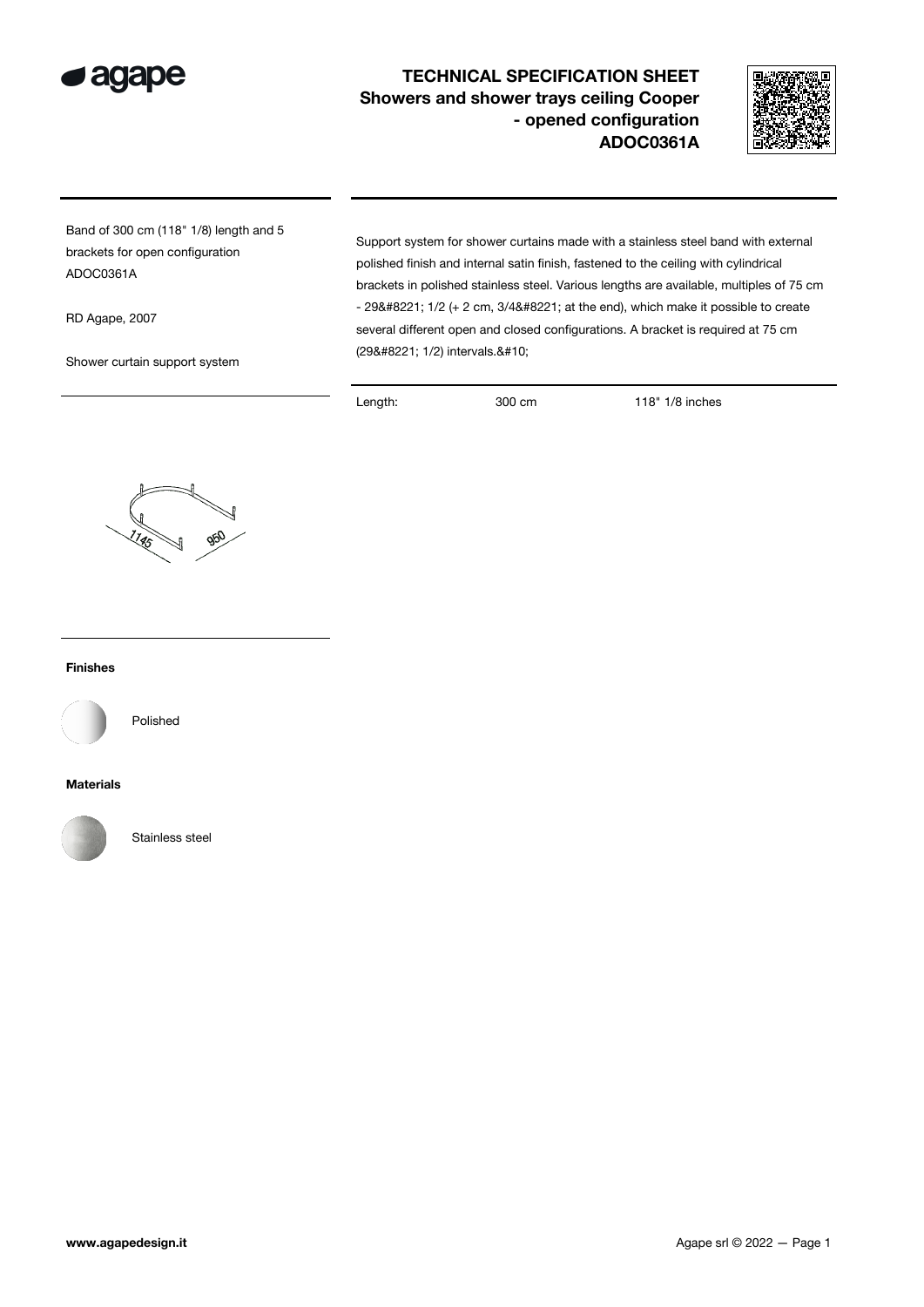

TECHNICAL SPECIFICATION SHEET Showers and shower trays ceiling Cooper opened configuration ADOC0361A



Example of possible use.Each configuration can be modified depending to your needs.

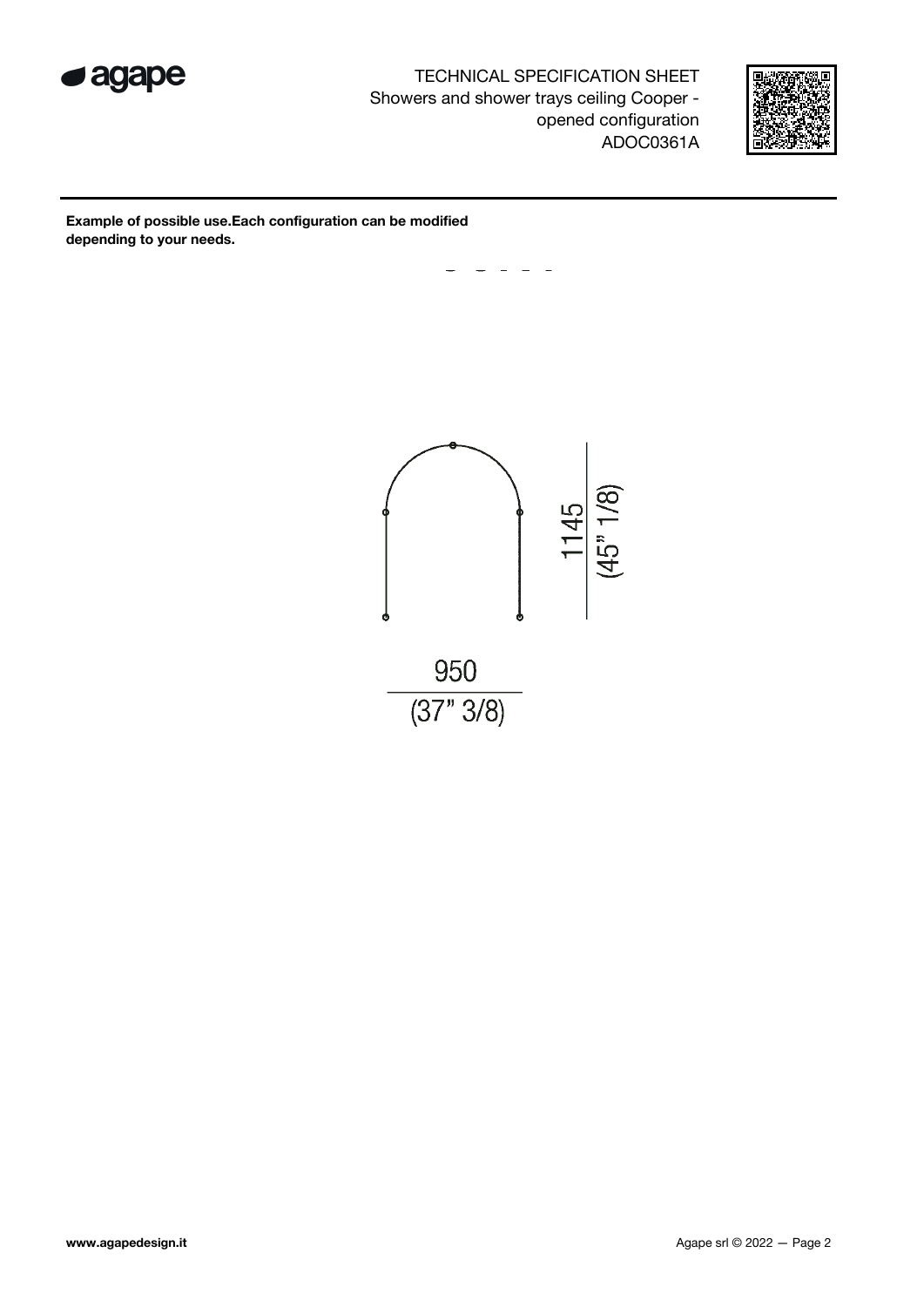

TECHNICAL SPECIFICATION SHEET Showers and shower trays ceiling Cooper - opened configuration ADOC0361A



Example of possible use.Each configuration can be modified depending to your needs.